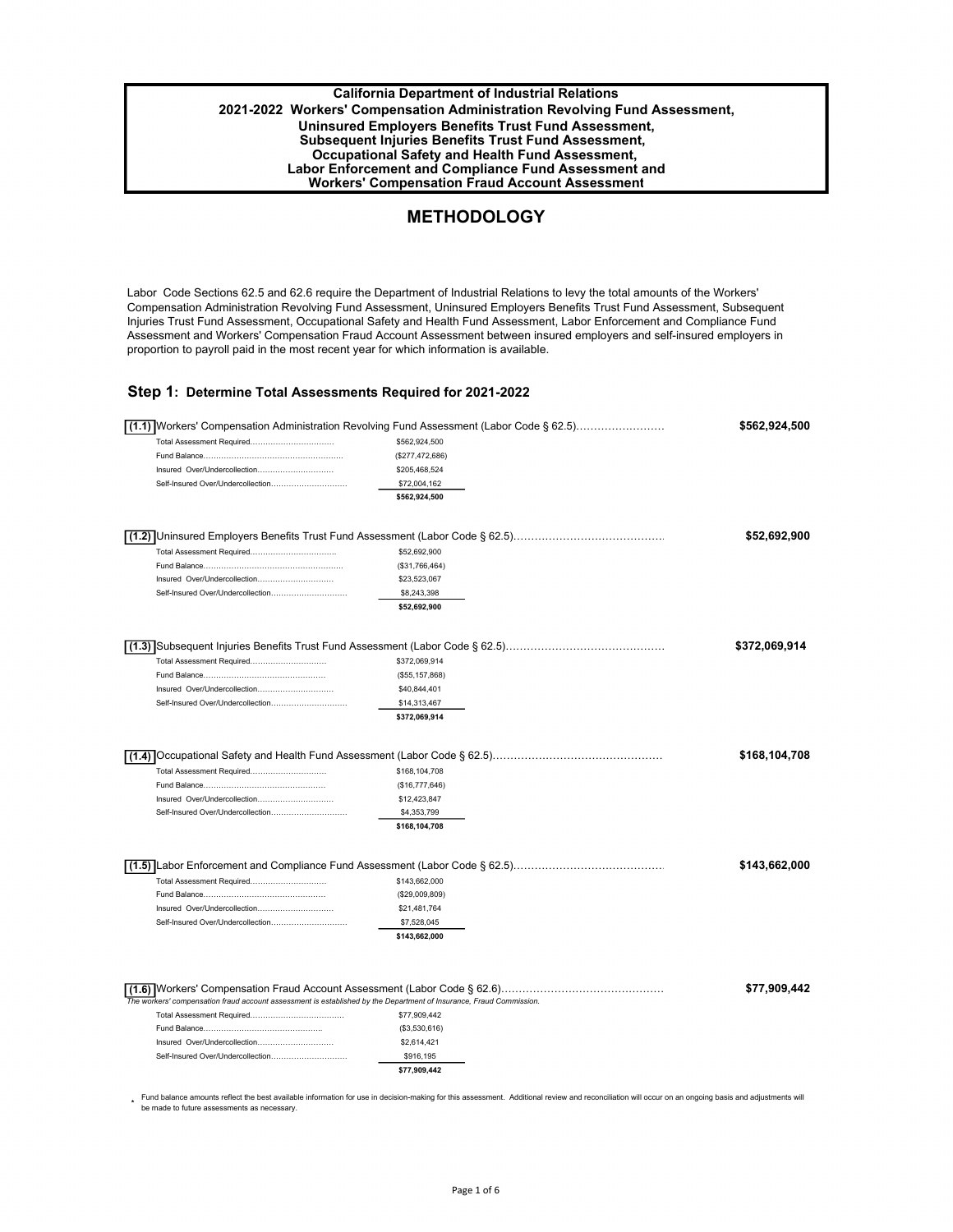| <b>California Department of Industrial Relations</b><br>2021-2022 Workers' Compensation Administration Revolving Fund Assessment,<br>Uninsured Employers Benefits Trust Fund Assessment,<br>Subsequent Injuries Benefits Trust Fund Assessment,<br>Occupational Safety and Health Fund Assessment,<br>Labor Enforcement and Compliance Fund Assessment and<br><b>Workers' Compensation Fraud Account Assessment</b> |                                                                              |  |  |
|---------------------------------------------------------------------------------------------------------------------------------------------------------------------------------------------------------------------------------------------------------------------------------------------------------------------------------------------------------------------------------------------------------------------|------------------------------------------------------------------------------|--|--|
| <b>Step 2: Determine Payroll Amounts</b><br>Source: California Workers' Compensation Insurance Rating Bureau (WCIRB) policy year 2019<br>\$126,385,149,314<br>Source: Department of Industrial Relations, Office of Self-Insurance Plans (excludes State of California)                                                                                                                                             | \$817,620,774,661<br>\$266,331,088,479                                       |  |  |
| Source: Department of Industrial Relations, Office of Self-Insurance Plans (excludes State of California)<br>(Insured and self-insured employers)                                                                                                                                                                                                                                                                   | \$20,150,870,297<br>\$286,481,958,776 2<br>$$1,104,102,733,437$ <sup>3</sup> |  |  |

## **Step 3: Calculate Proportional Payroll for Insured and Self-Insured Employers**

| (3.1) Insured Employers:<br>Insured Employer Payroll           | Methodology Section (2.1) | \$817,620,774,661   |               |
|----------------------------------------------------------------|---------------------------|---------------------|---------------|
| <b>Total Combined Payroll</b>                                  | Methodology Section (2.5) | \$1,104,102,733,437 | 74.05%<br>$=$ |
| (3.2) Self-Insured Employers:<br>Self-Insured Employer Payroll | Methodology Section (2.4) | \$286,481,958,776   |               |
| <b>Total Combined Payroll</b>                                  | Methodology Section (2.5) | \$1,104,102,733,437 | 25.95%        |
|                                                                |                           |                     |               |

 $^1$  (2.2) Payroll for Self-Insured Employers =  $\Sigma$  of Methodology Section (2.2.1) and Methodology Section (2.2.2)

 $^2$  (2.4) Total Payroll for Self-Insured Employers =  $\Sigma$  of Methodology Section (2.2) and Methodology Section (2.3)

 $3$  (2.5) Total Combined Payroll =  $\Sigma$  of Methodology Section (2.1) and Methodology Section (2.4)

## **Step 4: Determine the Total Assessments for Insured and Self-Insured Employers**

| <b>Workers' Compensation Administration Revolving Fund Assessment</b>              |                 |  |  |  |  |
|------------------------------------------------------------------------------------|-----------------|--|--|--|--|
| <b>Calculation for Insured Employers:</b>                                          |                 |  |  |  |  |
| $\blacktriangleright$ (WCARF Assessment)<br>X 74.05%<br>\$562.924.500<br>$=$       | \$416,845,592   |  |  |  |  |
| INCREASED by credits due individual insurers which undercollected against previous |                 |  |  |  |  |
|                                                                                    | \$60,430,875    |  |  |  |  |
|                                                                                    | (\$205,468,524) |  |  |  |  |
|                                                                                    | \$271,807,943   |  |  |  |  |
| <b>Calculation for Self-Insured Employers:</b>                                     |                 |  |  |  |  |
| X 25.95%<br>▶ (WCARF Assessment)<br>\$562.924.500<br>$=$                           | \$146,078,908   |  |  |  |  |
|                                                                                    | (\$72,004,162)  |  |  |  |  |
|                                                                                    | \$74,074,746    |  |  |  |  |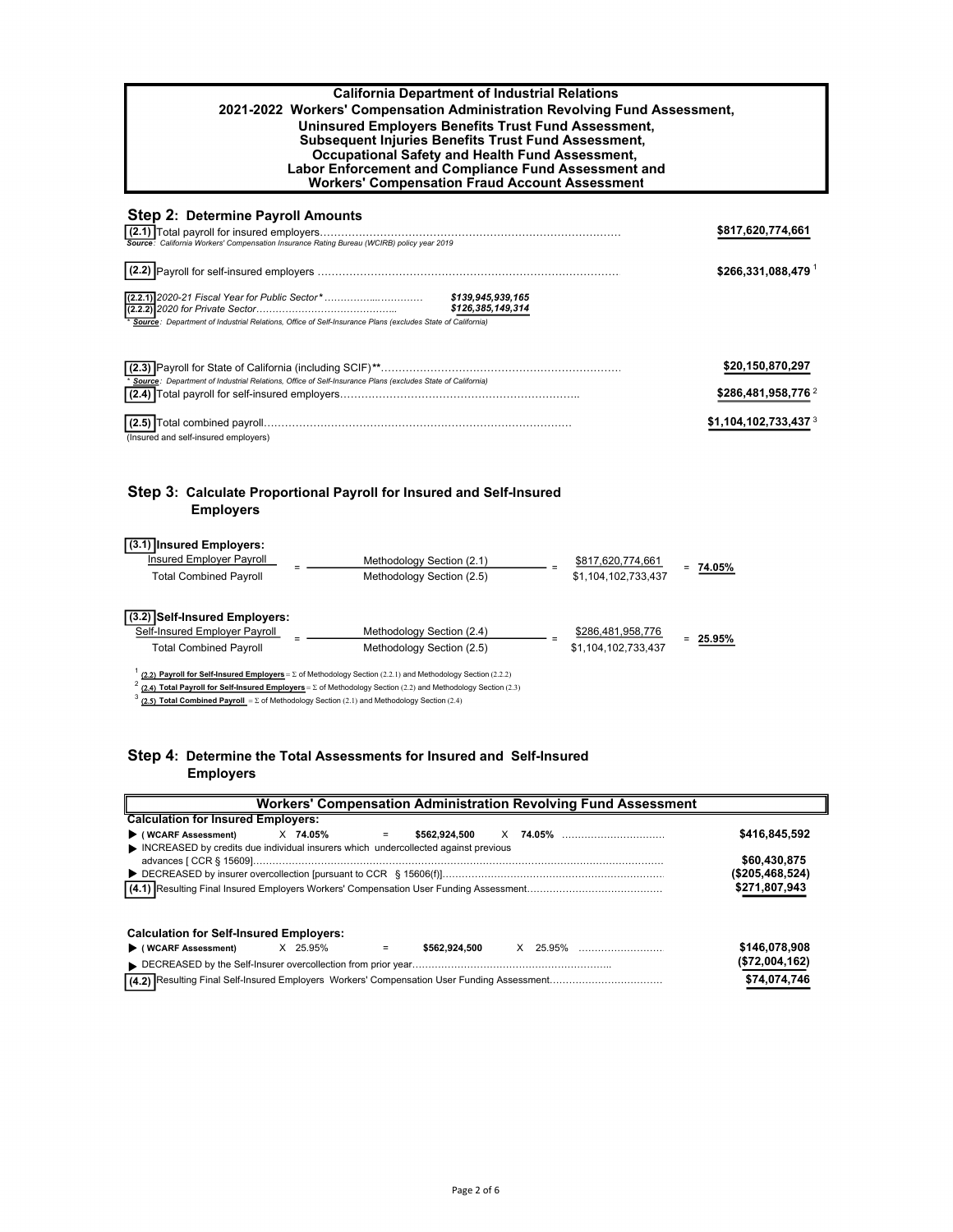| Labor Enforcement and Compliance Fund Assessment and<br><b>Workers' Compensation Fraud Account Assessment</b> |  |
|---------------------------------------------------------------------------------------------------------------|--|
| Occupational Safety and Health Fund Assessment,                                                               |  |
| <b>Subsequent Injuries Benefits Trust Fund Assessment,</b>                                                    |  |
| Uninsured Employers Benefits Trust Fund Assessment,                                                           |  |
| 2021-2022 Workers' Compensation Administration Revolving Fund Assessment,                                     |  |
| <b>California Department of Industrial Relations</b>                                                          |  |

| <b>Uninsured Employers Benefits Trust (UEBT) Fund Assessment</b>                                                                                                       |                                |
|------------------------------------------------------------------------------------------------------------------------------------------------------------------------|--------------------------------|
| <b>Calculation for Insured Employers:</b>                                                                                                                              |                                |
| $\blacktriangleright$ (UEBTF Assessment ) $\times$ 74.05% =<br>\$52.692.900<br>x<br>INCREASED by credits due individual insurers which undercollected against previous | \$39,019,092                   |
|                                                                                                                                                                        | \$5,013,991                    |
|                                                                                                                                                                        | ( \$23,523,067)                |
|                                                                                                                                                                        | \$20,510,017                   |
|                                                                                                                                                                        |                                |
|                                                                                                                                                                        |                                |
| <b>Calculation for Self-Insured Employers:</b><br>$\blacktriangleright$ (UEBTF Assessment) $\times$ 25.95% =<br>\$52.692.900<br>X<br>25.95%                            | \$13,673,808                   |
|                                                                                                                                                                        | (\$8,243,398)                  |
|                                                                                                                                                                        | \$5,430,410                    |
|                                                                                                                                                                        |                                |
| Subsequent Injuries Benefits Trust (SIBT) Fund Assessment                                                                                                              |                                |
| <b>Calculation for Insured Employers:</b>                                                                                                                              |                                |
| $\blacktriangleright$ (SIBTF Assessment) $\times$ 74.05% =<br>\$372,069,914<br>x<br>74.05%                                                                             | \$275,517,771                  |
| INCREASED by credits due individual insurers which undercollected against previous                                                                                     |                                |
|                                                                                                                                                                        | \$11,380,941<br>(\$40,844,401) |
|                                                                                                                                                                        | \$246,054,311                  |
|                                                                                                                                                                        |                                |
|                                                                                                                                                                        |                                |
| <b>Calculation for Self- Insured Employers:</b>                                                                                                                        |                                |
| $\blacktriangleright$ (SIBTF Assessment) $\times$ 25.95% =<br>\$372,069,914<br>$\times$                                                                                | \$96,552,143                   |
|                                                                                                                                                                        | (\$14,313,467)                 |
|                                                                                                                                                                        | \$82,238,676                   |
|                                                                                                                                                                        |                                |
| Occupational Safety and Health Fund (OSHF) Assessment                                                                                                                  |                                |
| <b>Calculation for Insured Employers:</b>                                                                                                                              |                                |
| $\blacktriangleright$ (OSHF Assessment) $\times$ 74.05% =<br>\$168,104,708<br>X<br>INCREASED by credits due individual insurers which undercollected against previous  | \$124,481,536                  |
|                                                                                                                                                                        | \$17,335,821                   |
|                                                                                                                                                                        | (\$12,423,847)                 |
|                                                                                                                                                                        | \$129,393,510                  |
|                                                                                                                                                                        |                                |
|                                                                                                                                                                        |                                |
| <b>Calculation for Self- Insured Employers:</b>                                                                                                                        |                                |
| $\triangleright$ (OSHF Assessment) $\times$ 25.95% =<br>\$168,104,708<br>$\times$                                                                                      | \$43,623,172<br>(\$4,353,799)  |
|                                                                                                                                                                        | \$39,269,373                   |
|                                                                                                                                                                        |                                |
|                                                                                                                                                                        |                                |

| Labor Enforcement and Compliance Fund (LECF) Assessment                                |                |  |  |  |
|----------------------------------------------------------------------------------------|----------------|--|--|--|
| <b>Calculation for Insured Employers:</b>                                              |                |  |  |  |
| (LECF Assessment) $X$ 74.05% =<br>\$143.662.000                                        | \$106,381,711  |  |  |  |
| NICREASED by credits due individual insurers which undercollected against previous     |                |  |  |  |
|                                                                                        | \$15,244,055   |  |  |  |
|                                                                                        | (\$21,481,764) |  |  |  |
|                                                                                        | \$100,144,002  |  |  |  |
| <b>Calculation for Self- Insured Employers:</b>                                        |                |  |  |  |
| $\blacktriangleright$ (LECF Assessment) $\times$ 25.95% =<br>$\times$<br>\$143.662.000 | \$37,280,289   |  |  |  |
|                                                                                        | (\$7,528,045)  |  |  |  |
|                                                                                        | \$29,752,244   |  |  |  |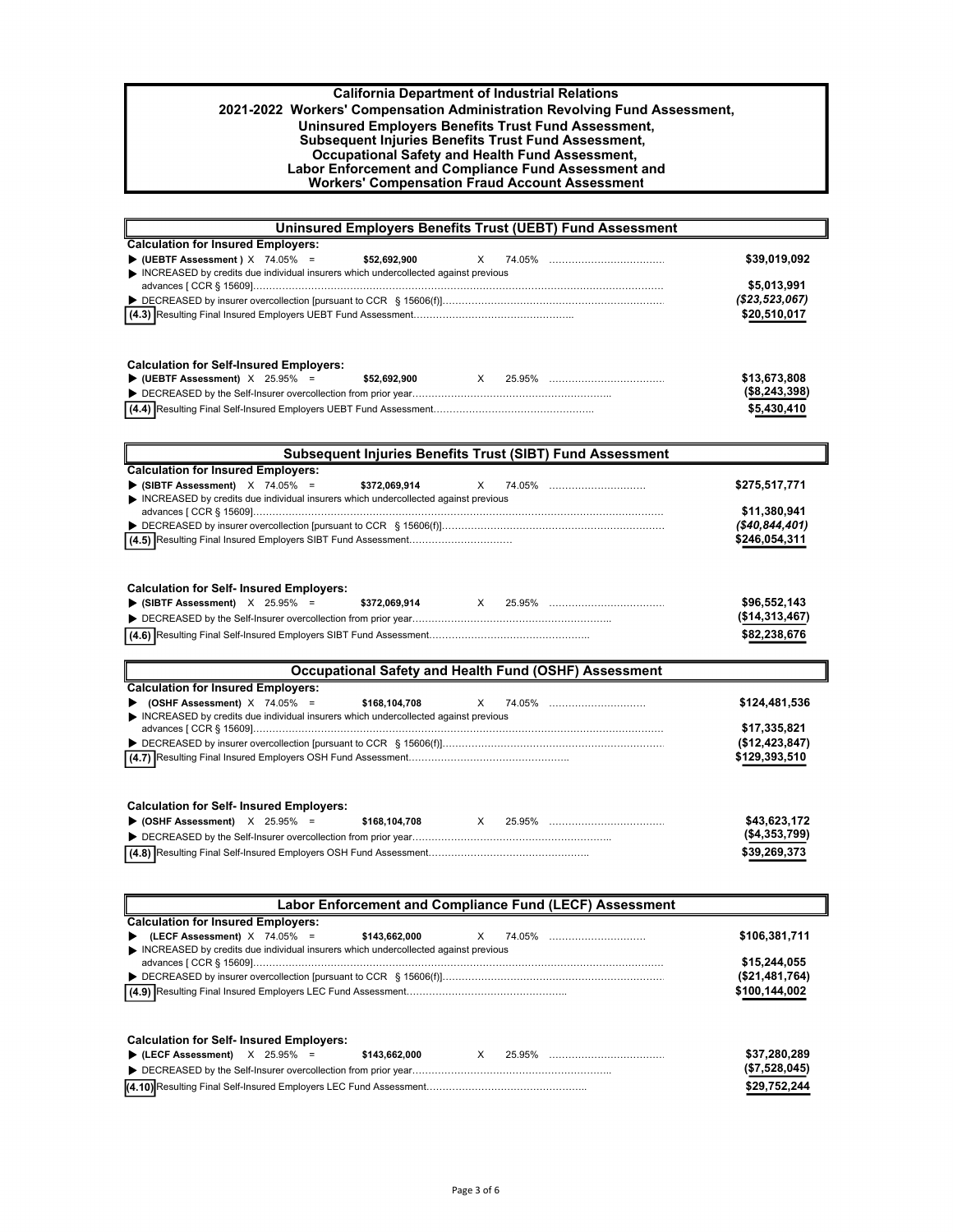| <b>California Department of Industrial Relations</b>                      |
|---------------------------------------------------------------------------|
| 2021-2022 Workers' Compensation Administration Revolving Fund Assessment, |
| Uninsured Employers Benefits Trust Fund Assessment.                       |
| <b>Subsequent Injuries Benefits Trust Fund Assessment,</b>                |
| Occupational Safety and Health Fund Assessment,                           |
| Labor Enforcement and Compliance Fund Assessment and                      |
| <b>Workers' Compensation Fraud Account Assessment</b>                     |
|                                                                           |

| <b>Workers' Compensation Fraud Account Assessment</b>                                   |             |               |  |  |  |  |
|-----------------------------------------------------------------------------------------|-------------|---------------|--|--|--|--|
| <b>Calculation for Insured Employers:</b>                                               |             |               |  |  |  |  |
| $\blacktriangleright$ (Fraud Assessment) $\times$ 74.05% =<br>\$77,909,442              | X 74.05%    | \$57,691,942  |  |  |  |  |
| INCREASED by credits due individual insurers which undercollected against previous      |             |               |  |  |  |  |
|                                                                                         |             | \$13,392,817  |  |  |  |  |
|                                                                                         |             | (\$2,614,421) |  |  |  |  |
| (4.11) Resulting Final Insured Employers Workers' Compensation Fraud Account Assessment |             | \$68,470,338  |  |  |  |  |
|                                                                                         |             |               |  |  |  |  |
| <b>Calculation for Self- Insured Employers:</b>                                         |             |               |  |  |  |  |
| Fraud Assessment) $X$ 25.95% =<br>\$77.909.442                                          | X<br>25.95% | \$20,217,500  |  |  |  |  |
|                                                                                         |             | (\$916, 195)  |  |  |  |  |
|                                                                                         |             | \$19,301,305  |  |  |  |  |

## **Step 5: Calculate the Assessment Factors**

| Workers' Compensation Administration Revolving Fund Assessment Factor                                                            |                                   |  |          |  |  |
|----------------------------------------------------------------------------------------------------------------------------------|-----------------------------------|--|----------|--|--|
| (5.1) Calculation for Insured Employers:                                                                                         |                                   |  |          |  |  |
| <b>Total Insured Emplovers Assessment</b><br>Total Direct Workers' Compensation*                                                 | \$271,807,943<br>\$14.100.000.000 |  | 0.019277 |  |  |
| *Estimated Premium (Source: WCIRB estimate for 2021 Policy Year)                                                                 |                                   |  |          |  |  |
| Calculation for Self-Insured Employers:                                                                                          |                                   |  |          |  |  |
| <b>Total Self-Insured Emplover Assessment</b>                                                                                    | \$74,074,746                      |  | 031386   |  |  |
| Total Amt. of Workers' Comp. Indemnity Pd**                                                                                      | \$2,360,103,569                   |  |          |  |  |
| ** SOURCE: Dept. of Industrial Relations, Office of Self-Insurance Plans [ $\Sigma$ of Methodology Sections (5.2.1) to (5.2.3)]: |                                   |  |          |  |  |
| (5.2.1)                                                                                                                          | \$1,465,499,943                   |  |          |  |  |
| (5.2.2)                                                                                                                          | \$637,670,804                     |  |          |  |  |
| (5.2.3)                                                                                                                          | \$256,932,822                     |  |          |  |  |

| Uninsured Employers Benefits Trust (UEBT) Fund Assessment Factor                                        |  |                  |  |          |  |  |
|---------------------------------------------------------------------------------------------------------|--|------------------|--|----------|--|--|
| (5.3) Calculation for Insured Employers:                                                                |  |                  |  |          |  |  |
| <b>Total Insured Employers Assessment</b>                                                               |  | \$20,510,017     |  | 0.001455 |  |  |
| Total Direct Workers' Compensation*<br>*Estimated Premium (Source: WCIRB estimate for 2021 Policy Year) |  | \$14,100,000,000 |  |          |  |  |
| (5.4) Calculation for Self-Insured Employers:                                                           |  |                  |  |          |  |  |
| <b>Total Self-Insured Employer Assessment</b>                                                           |  | \$5,430,410      |  | 0.002301 |  |  |
| Total Amt. of Workers' Comp. Indemnity Pd **                                                            |  | \$2,360,103,569  |  |          |  |  |

*\*\* SOURCE : Dept. of Industrial Relations, Office of Self-Insurance Plans [ of Methodology Sections (5.2.1) to (5.2.3)]:* 

| Subsequent Injuries Benefits Trust (SIBT) Fund Assessment Factor |                                                                                                         |  |                                 |     |          |
|------------------------------------------------------------------|---------------------------------------------------------------------------------------------------------|--|---------------------------------|-----|----------|
| (5.5) Calculation for Insured Employers:                         |                                                                                                         |  |                                 |     |          |
|                                                                  | Total Insured Emplovers Assessment                                                                      |  | \$246,054,311                   | $=$ | 0.017451 |
|                                                                  | Total Direct Workers' Compensation*<br>*Estimated Premium (Source: WCIRB estimate for 2021 Policy Year) |  | \$14,100,000,000                |     |          |
| (5.6) Calculation for Self-Insured Employers:                    | Total Self-Insured Employer Assessment<br>Total Amt. of Workers' Comp. Indemnity Pd.**                  |  | \$82,238,676<br>\$2,360,103,569 |     | 0.034845 |

*\*\* SOURCE : Dept. of Industrial Relations, Office of Self-Insurance Plans [ of Methodology Sections (5.2.1) to (5.2.3)]:*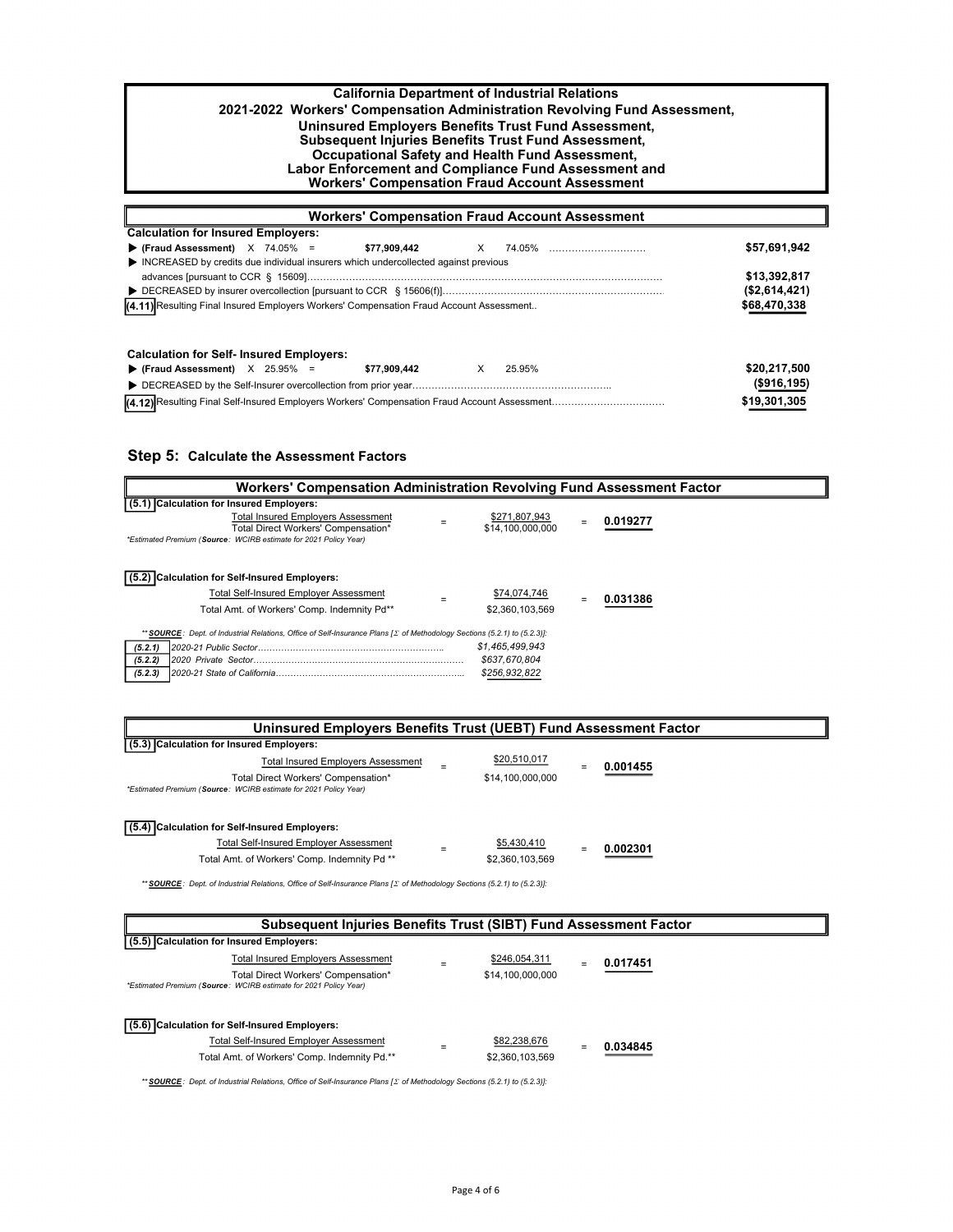### **California Department of Industrial Relations 2021-2022 Workers' Compensation Administration Revolving Fund Assessment, Uninsured Employers Benefits Trust Fund Assessment, Subsequent Injuries Benefits Trust Fund Assessment, Occupational Safety and Health Fund Assessment, Labor Enforcement and Compliance Fund Assessment and Workers' Compensation Fraud Account Assessment**

| Occupational Safety and Health Fund (OSHF) Assessment Factor                                            |     |                  |          |
|---------------------------------------------------------------------------------------------------------|-----|------------------|----------|
| (5.7) Calculation for Insured Employers:                                                                |     |                  |          |
| <b>Total Insured Employers Assessment</b>                                                               |     | \$129,393,510    | 0.009177 |
| Total Direct Workers' Compensation*<br>*Estimated Premium (Source: WCIRB estimate for 2021 Policy Year) |     | \$14,100,000,000 |          |
| (5.8) Calculation for Self-Insured Employers:                                                           |     |                  |          |
| <b>Total Self-Insured Emplover Assessment</b>                                                           | $=$ | \$39,269,373     | 0.016639 |
| Total Amt. of Workers' Comp. Indemnity Pd.**                                                            |     | \$2,360,103,569  |          |

*\*\* SOURCE : Dept. of Industrial Relations, Office of Self-Insurance Plans [ of Methodology Sections (5.2.1) to (5.2.3)]:* 

| Labor Enforcement and Compliance Fund (LECF) Assessment Factor                                          |  |                  |     |          |  |
|---------------------------------------------------------------------------------------------------------|--|------------------|-----|----------|--|
| (5.9) Calculation for Insured Employers:                                                                |  |                  |     |          |  |
| <b>Total Insured Emplovers Assessment</b>                                                               |  | \$100,144,002    | $=$ | 0.007102 |  |
| Total Direct Workers' Compensation*<br>*Estimated Premium (Source: WCIRB estimate for 2021 Policy Year) |  | \$14,100,000,000 |     |          |  |
| (5.10) Calculation for Self-Insured Employers:                                                          |  |                  |     |          |  |
| <b>Total Self-Insured Emplover Assessment</b>                                                           |  | \$29,752,244     | $=$ | 0.012606 |  |
| Total Amt. of Workers' Comp. Indemnity Pd.**                                                            |  | \$2,360,103,569  |     |          |  |

*\*\* SOURCE : Dept. of Industrial Relations, Office of Self-Insurance Plans [ of Methodology Sections (5.2.1) to (5.2.3)]:* 

| <b>Workers' Compensation Fraud Account Assessment Factor</b>                                                                            |                                 |          |
|-----------------------------------------------------------------------------------------------------------------------------------------|---------------------------------|----------|
| (5.11) Calculation for Insured Employers:                                                                                               |                                 |          |
| Total Insured Employer Surcharge                                                                                                        | \$68,470,338                    | 0.004856 |
| Total Direct Workers' Compensation*<br>*Estimated Premium (Source: WCIRB estimate for 2021 Policy Year)                                 | \$14,100,000,000                |          |
| (5.12) Calculation for Self-Insured Employers:<br>Total Self-Insured Employer Surcharge<br>Total Amt. of Workers' Comp. Indemnity Pd.** | \$19,301,305<br>\$2,360,103,569 | 0.008178 |

H

*\*\* SOURCE : Dept. of Industrial Relations, Office of Self-Insurance Plans [ of Methodology Sections (5.2.1) to (5.2.3)]:* 

### **Step 6: Determine Individual Employer's Workers' Compensation Administration Revolving Fund Assessment**

| (6.1) Individual Insured Employers:                      |                                           |
|----------------------------------------------------------|-------------------------------------------|
| Assessment Factor [ 0.019277 ]                           | X Employer's Expected Assessable Premium* |
| (6.2) Calculation for Individual Self-Insured Employers: |                                           |
| Assessment Factor [ 0.031386                             | X Total Indemnity Paid by the Employer    |

### **Step 7: Determine Individual Employers Uninsured Employers Benefits Trust (UEBT) Fund Assessment**

| (7.1) Individual Insured Employers:                      |                                           |
|----------------------------------------------------------|-------------------------------------------|
| Assessment Factor [ 0.001455                             | X Employer's Expected Assessable Premium* |
| (7.2) Calculation for Individual Self-Insured Employers: |                                           |
| Assessment Factor [ 0.002301 ]                           | X Total Indemnity Paid by the Employer    |